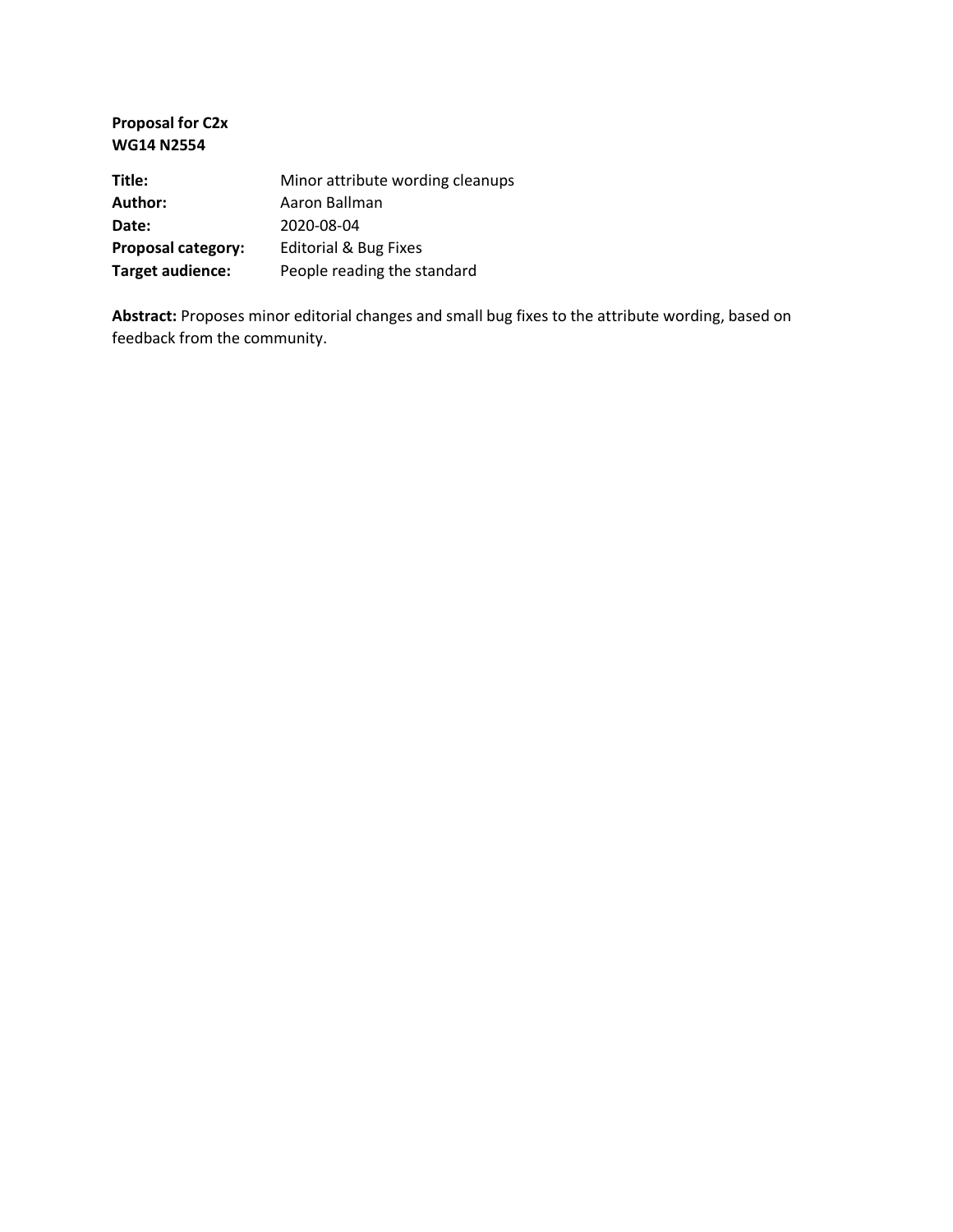# Minor attribute wording cleanups

Reply-to: Aaron Ballman (aaron@aaronballman.com) Document No: N2554 Revises Document No: N2527 Date: 2020-08-04

## Summary of Changes

#### N2554

 N2527 was adopted at the August 2020 virtual meeting with the for loop *clause-1* changes removed to a separate paper. This paper removes those changes but makes no further modifications.

#### N2527

- Clarify that attributes have name spaces.
- Correct the grammar for for loops to allow attributes in the *clause-1* position.

#### N2482

Original proposal.

### Introduction

Now that attributes have been added to the working draft, implementers are starting to update their implementations accordingly. Through this process, some issues have been identified where the wording in the standard could be clarified. This proposal is an omnibus paper to clarify the wording in the standard without modifying the intent.

## Proposed Wording

The wording proposed is a diff from WG14 N2478. Green text is new text, while red text is deleted text.

#### Clarify that attributes have their own name spaces

Modify 6.2.3p1:

If more than one declaration of a particular identifier is visible at any point in a translation unit, the syntactic context disambiguates uses that refer to different entities. Thus, there are separate *name spaces* for various categories of identifiers, as follows:

— *label names* (disambiguated by the syntax of the label declaration and use);

 $-$  the *tags* of structures, unions, and enumerations (disambiguated by following any<sup>34)</sup> of the keywords **struct**, **union**, or **enum**);

— the *members* of structures or unions; each structure or union has a separate name space for its members (disambiguated by the type of the expression used to access the member via the . or -> operator);

— standard attributes and attribute prefixes (disambiguated by the syntax of the attribute specifier and name of the attribute token) (6.7.11);

— the trailing identifier in an attribute prefixed token; each attribute prefix has a separate name space